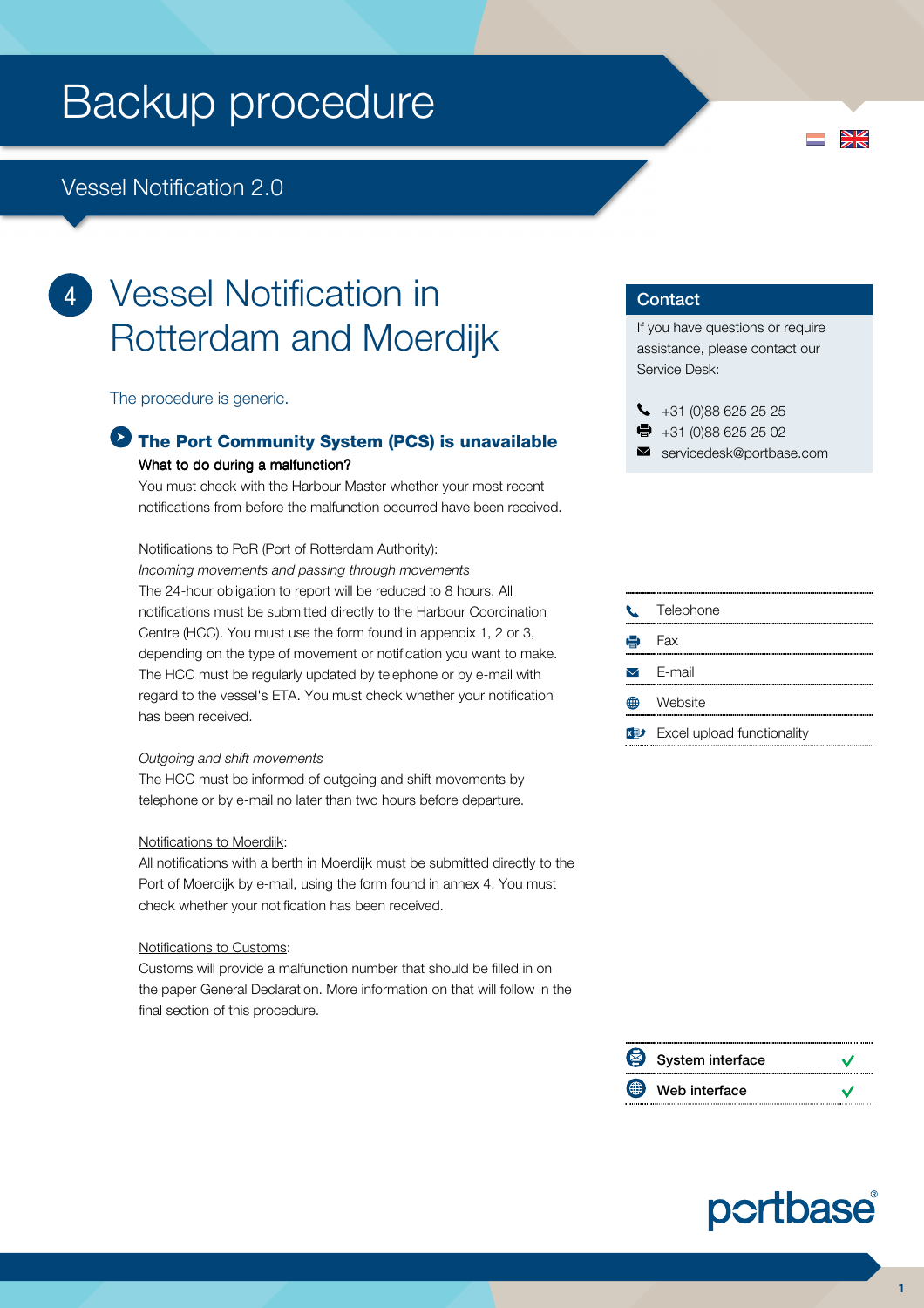## Vessel Notification 2.0

#### What to do after the malfunction has been resolved?

Notifications to PoR and Moerdijk

You will be able to notify your vessel visit using the standard procedure again. Notifications submitted during the malfunction must still be retroactively and electronically submitted to PoR via the PCS. If this is not done, your vessel visit will not be accepted and you will receive an error message. In the event of a notification to Moerdijk, this will automatically be forwarded by the PCS.

#### Notifications to Customs:

See the final section of this procedure.

If you have any questions, please contact the Portbase Service Desk.

#### **The Port of Rotterdam Authority's (PoR) Port** Management System is unavailable

#### What to do during a malfunction?

#### Notifications to PoR:

Incoming movements and passing through

The 24-hour obligation to report will be reduced to 8 hours. All notifications must be submitted directly to the Harbour Coordination Centre (HCC). You must use the form found in annex 1, 2 or 3, depending on the type of movement or notification you want to make. The HCC must be regularly updated by telephone or by e-mail with regard to the vessel's ETA. You must check whether your notification has been received.

#### Outgoing and shift movements

The HCC must be informed of outgoing and shift movements by telephone or by e-mail no later than two hours before departure.

#### Notifications to Moerdijk:

All notifications with a berth in Moerdijk must be submitted directly to the Port of Moerdijk by e-mail, using the form found in annex 4. You must check whether your notification has been received.

| System interface |  |
|------------------|--|
| Web interface    |  |

#### **Contact**

If you have questions or require assistance, please contact our Service Desk:

- $\bigcup_{+31}$  (0)88 625 25 25
- $\bullet$  +31 (0)88 625 25 02
- servicedesk@portbase.com

#### Legend

|   | C Telephone                                |
|---|--------------------------------------------|
|   | $\mathbf{H}$ Fax                           |
|   | $\triangleright$ E-mail                    |
| 困 | Website                                    |
|   | $x \rightarrow$ Excel upload functionality |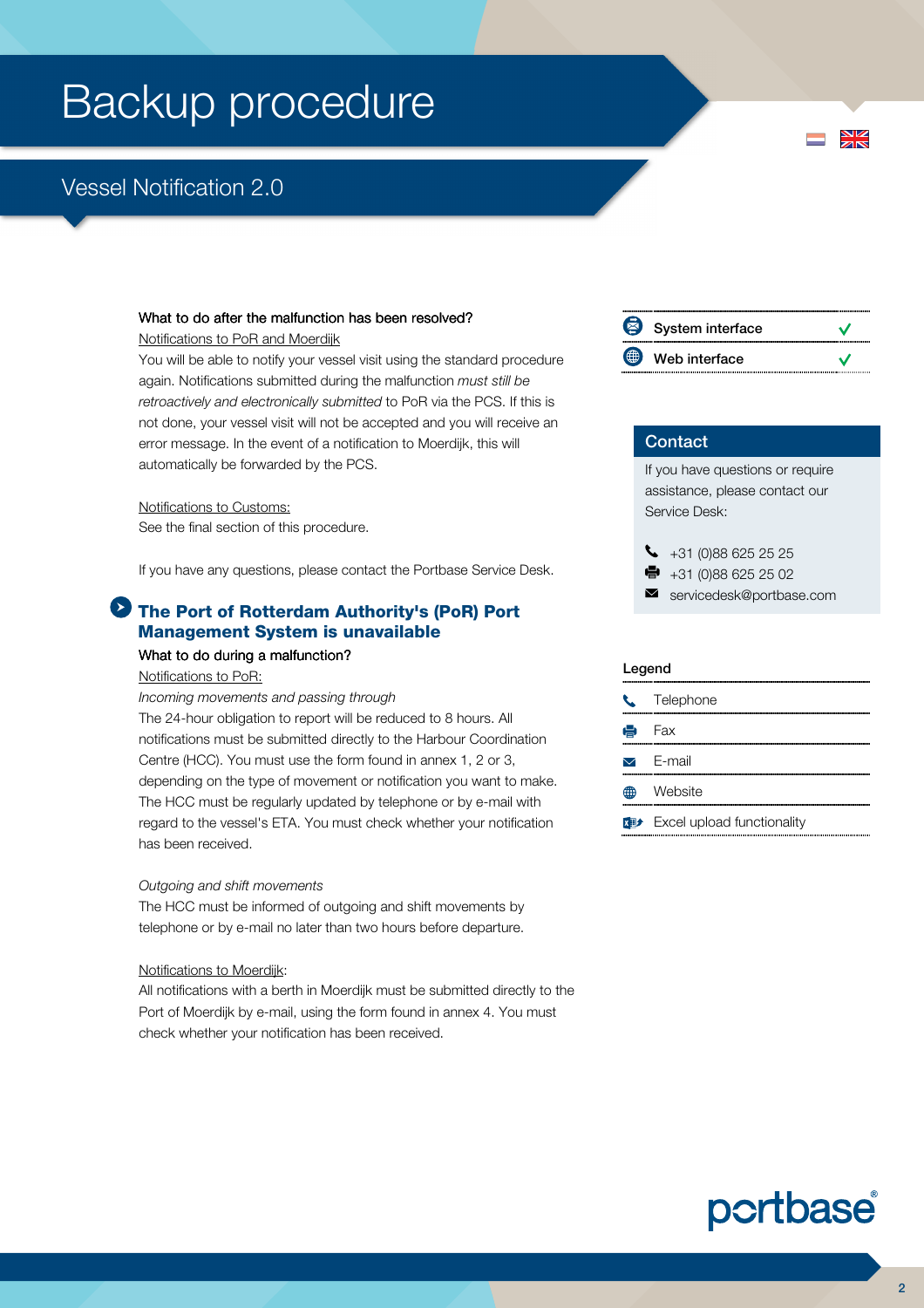## Vessel Notification 2.0

Notifications to Customs: See the final section of this procedure.

#### What to do after the malfunction has been resolved?

Notifications to PoR:

Vessel visits for all movements

You will be able to notify your vessel visit (including all past movements) using the standard procedure again. The HCC will also process notifications which were submitted via the PCS just before or during the malfunction.

#### Notifications to Moerdijk:

You will be able to submit your vessel notifications using the standard procedure again. Notifications submitted during the malfunction must be retroactively and electronically submitted to PoR via the PCS.

#### Notifications to Customs:

See the final section of this procedure.

If you have any questions, please contact the Portbase Service Desk.

#### 図 System interface  $\vee$  $\bigoplus$  $\checkmark$ Web interface

 $\frac{N}{N}$ 

#### **Contact**

If you have questions or require assistance, please contact our Service Desk:

|  | $\begin{array}{r} \big\{\end{array}$ +31 (0)88 625 25 25 |  |
|--|----------------------------------------------------------|--|
|  | $\bullet$ +31 (0)88 625 25 02                            |  |

```
servicedesk@portbase.com
```
#### Legend

| $\mathcal{L}$   | Telephone                           |
|-----------------|-------------------------------------|
| $\bigoplus$ Fax |                                     |
|                 | $\triangleright$ E-mail             |
| ÆÆA             | Website                             |
|                 | <b>x</b> Excel upload functionality |

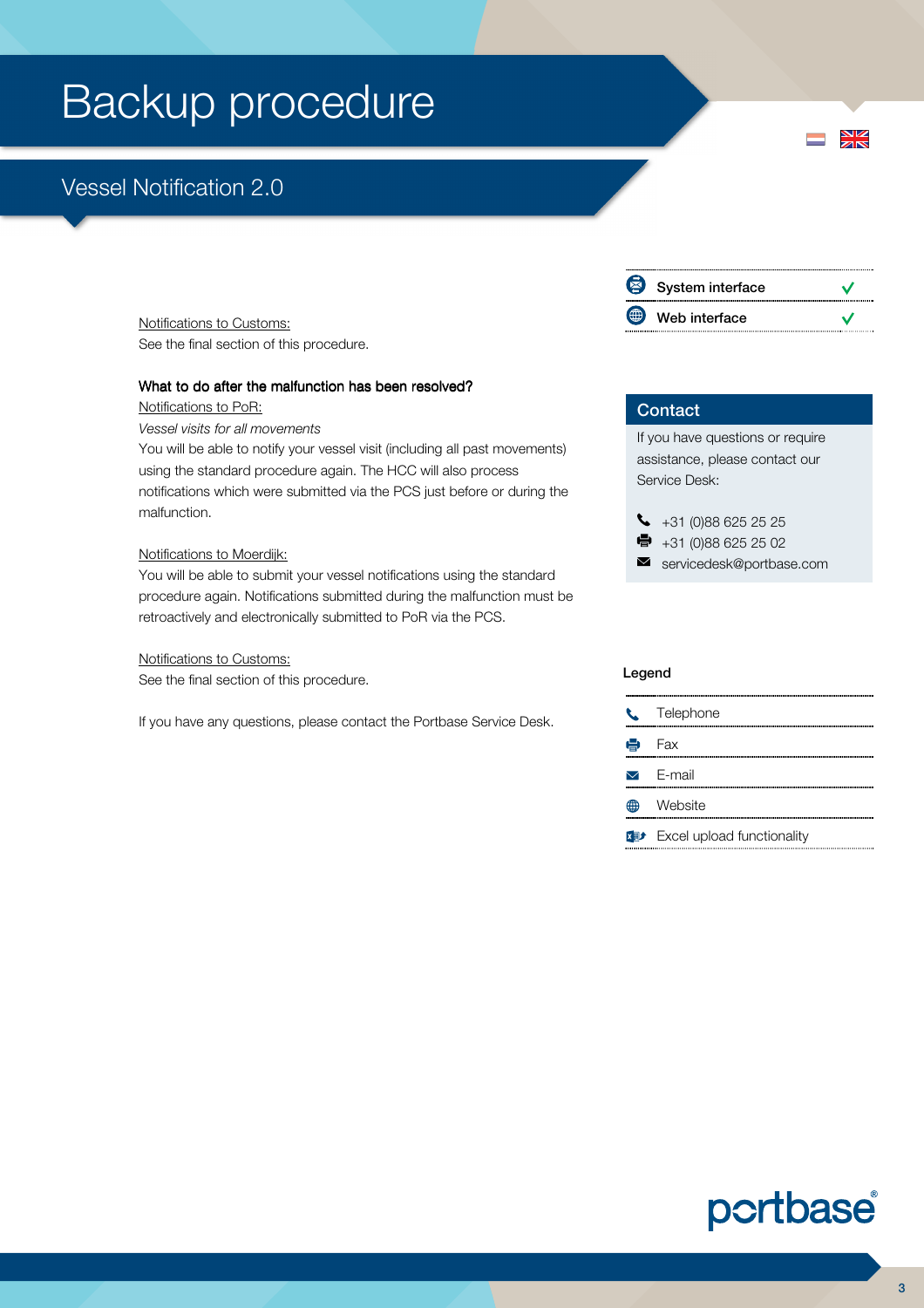### Vessel Notification 2.0

#### **The Port of Moerdijk's port management system is** unavailable

#### What to do during a malfunction?

#### Notifications to Moerdijk:

All notifications with a berth in Moerdijk must be submitted not just in the PCS to the PoR, but also directly to the Port of Moerdijk by e-mail using the form found in annex 4. You must check whether your notification has been received.

#### Notifications to Customs:

A malfunction in the Port of Moerdijk's Port Management System will not affect the messages you send to Customs.

#### What to do after the malfunction has been resolved?

#### Notifications to Moerdijk:

All notifications with a berth in Moerdijk that have been recorded in the PCS before or during the malfunction and sent to the PoR are processed retroactively by the Port of Moerdijk.

#### Notifications to Customs:

All notifications with a berth in Moerdijk have already been sent to Customs via the PCS.

If you have any questions, please contact the Portbase Service Desk.

| System interface |  |
|------------------|--|
| Web interface    |  |

 $\frac{N}{N}$ 

#### **Contact**

If you have questions or require assistance, please contact our Service Desk:

 $\begin{array}{r} \bigstar \ \end{array}$  +31 (0)88 625 25 25

- $\bullet$  +31 (0)88 625 25 02
- servicedesk@portbase.com

#### Legend

| C Telephone                       |
|-----------------------------------|
| $\mathbf{H}$ Fax                  |
| $\triangleright$ E-mail           |
| <b>⊕</b> Website                  |
| <b>Excel upload functionality</b> |

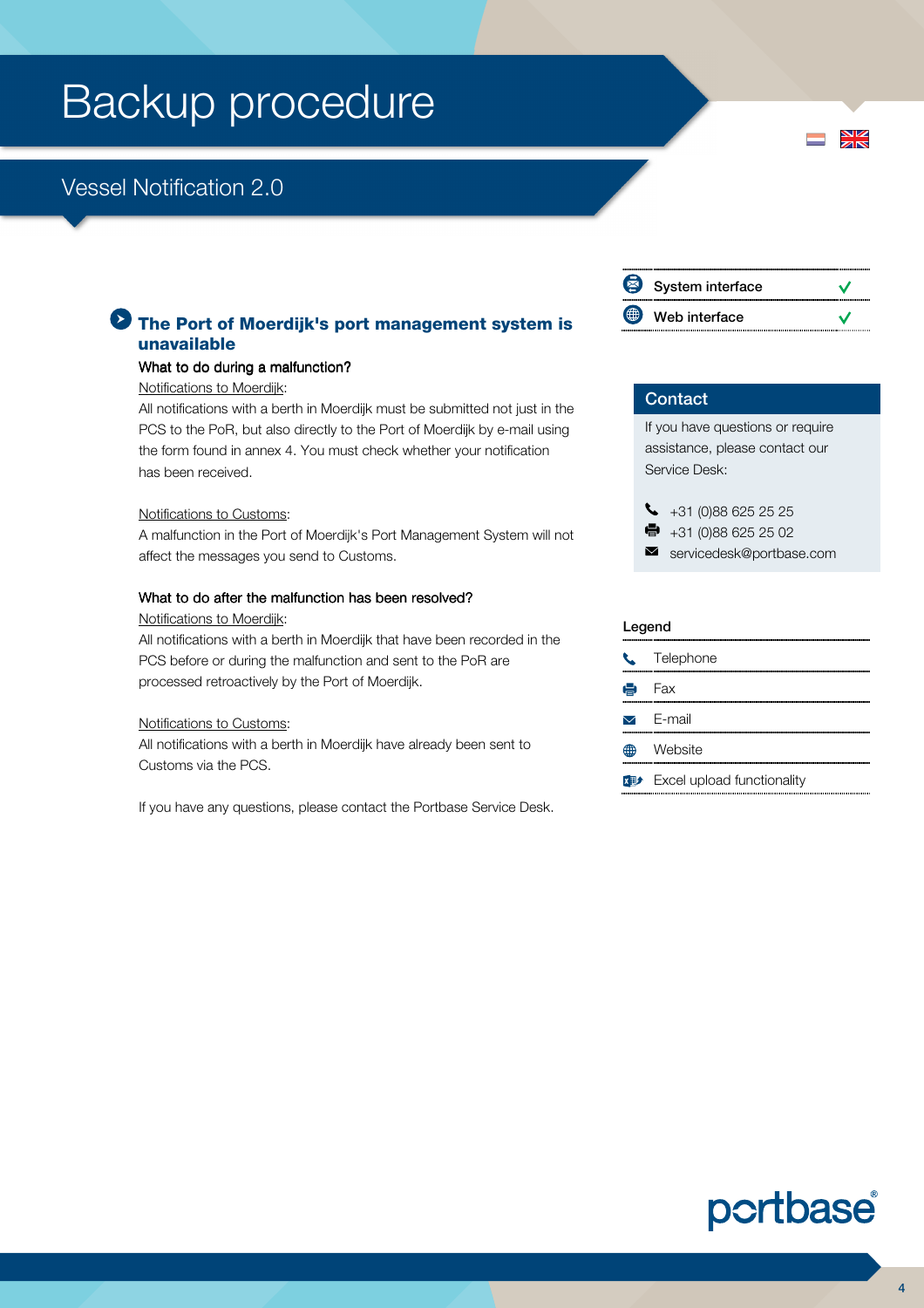## Vessel Notification 2.0

#### The Customs Manifest System (DMF) is unavailable

If there is a fault in the DMF, Customs will report this via a service message on:

https://www.oswo.nl/swodouane/course/view.php?id=4401 and announce whether the backup procedure may be used.

#### What to do during a malfunction?

Complete the form 'General declaration IMO FAL 1' The form "General Declaration – IMO FAL 1" can be found at: www.belastingdienst.nl/wps/wcm/connect/bldcontentnl/themaoverstijg end/programmas en formulieren/generale\_verklaring\_imo\_fal\_1

- $\checkmark$  State on each part of the paper declaration: DMF BACK-UP PROCEDURE BY SEA
- Scan the paper form
- $\checkmark$  Send the scanned form in PDF format as an attachment to an e-mail to: douane.drh.inenuitklaringen@belastingdienst.nl

#### What to do after the malfunction has been resolved?

When the malfunction has been resolved, you are obliged to submit your notification electronically and retroactively through the PCS. If you have any questions, please contact the Portbase Service Desk.

|             | System interface |  |
|-------------|------------------|--|
| $\bigoplus$ | Web interface    |  |

 $\frac{N}{N}$ 

#### **Contact**

If you have questions or require assistance, please contact our Service Desk:

- $\bigcup$  +31 (0)88 625 25 25
- $\bullet$  +31 (0)88 625 25 02
- servicedesk@portbase.com

#### Legend

| $\mathcal{L}$ | Telephone                            |
|---------------|--------------------------------------|
|               | $\mathbf{B}$ Fax                     |
|               | $\triangledown$ F-mail               |
|               | Website                              |
|               | <b>xD</b> Excel upload functionality |

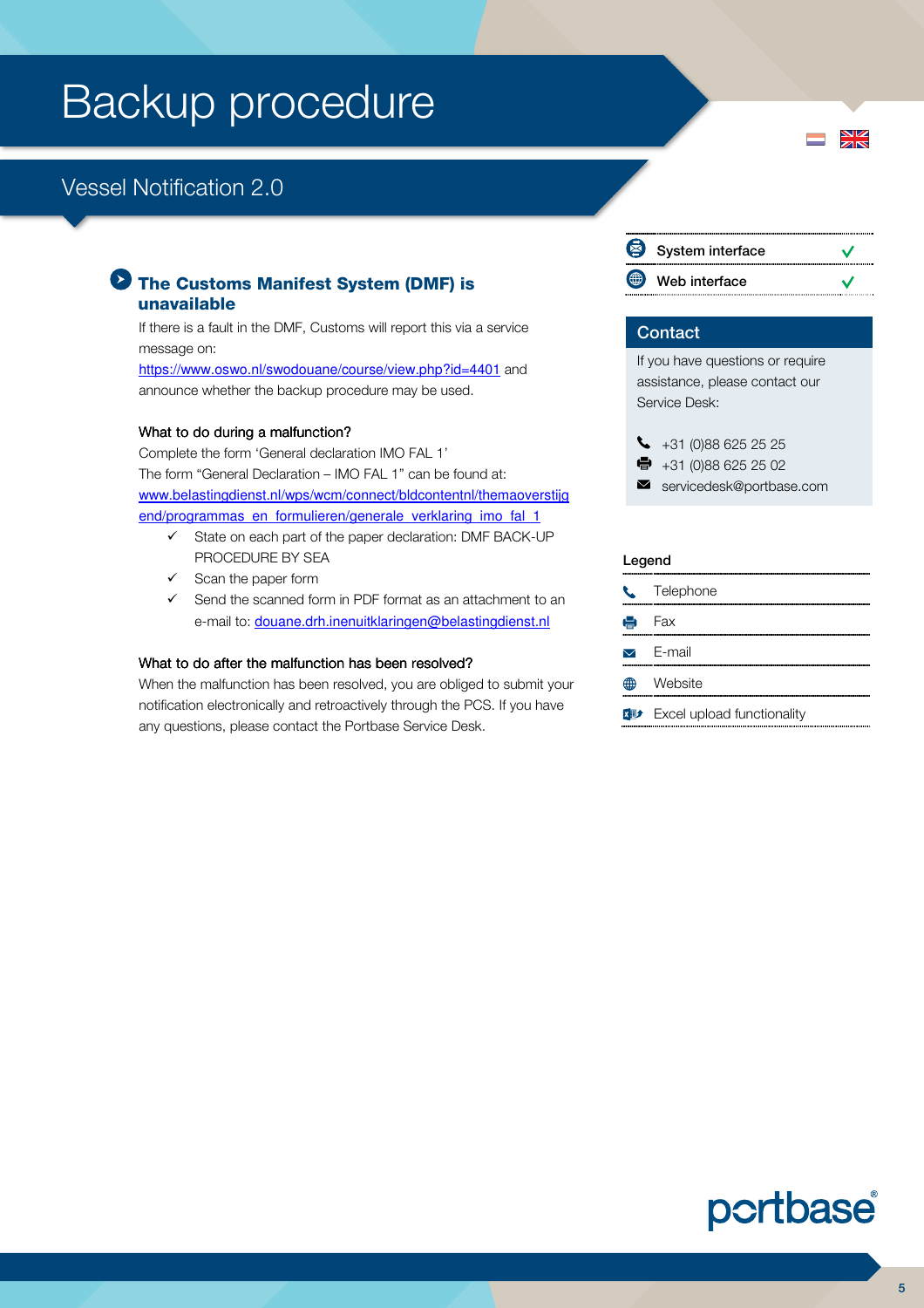### **O** Contact information

#### **C Port of Rotterdam Authority**

#### HCC Rotterdam

- $\begin{matrix} \bullet & +31 \end{matrix}$  (0)10 252 10 00
- $+31 (0)10 252 14 00$
- M **HCC@portofrotterdam.com**

#### **C Port of Moerdijk**

- $\begin{array}{r} \big\downarrow \ \ast 31 \end{array}$  (0)16 838 88 88
- $\bullet$  +31(0)16 838 08 15
- havendienst@havenschapmoerdijk.nl

#### **Customs**

#### Maritime Customs CCC (Maritime Affairs)

- $\begin{array}{r} \big\{\end{array}$  +31 (0)88 151 42 75
- IMOFAL 1: douane.drh.inenuitklaringen@belastingdienst.nl
- VBS: Douane.rdam.vbs@belastingdienst.nl
- www.oswo.nl/swodouane/course/view.php?id=4401

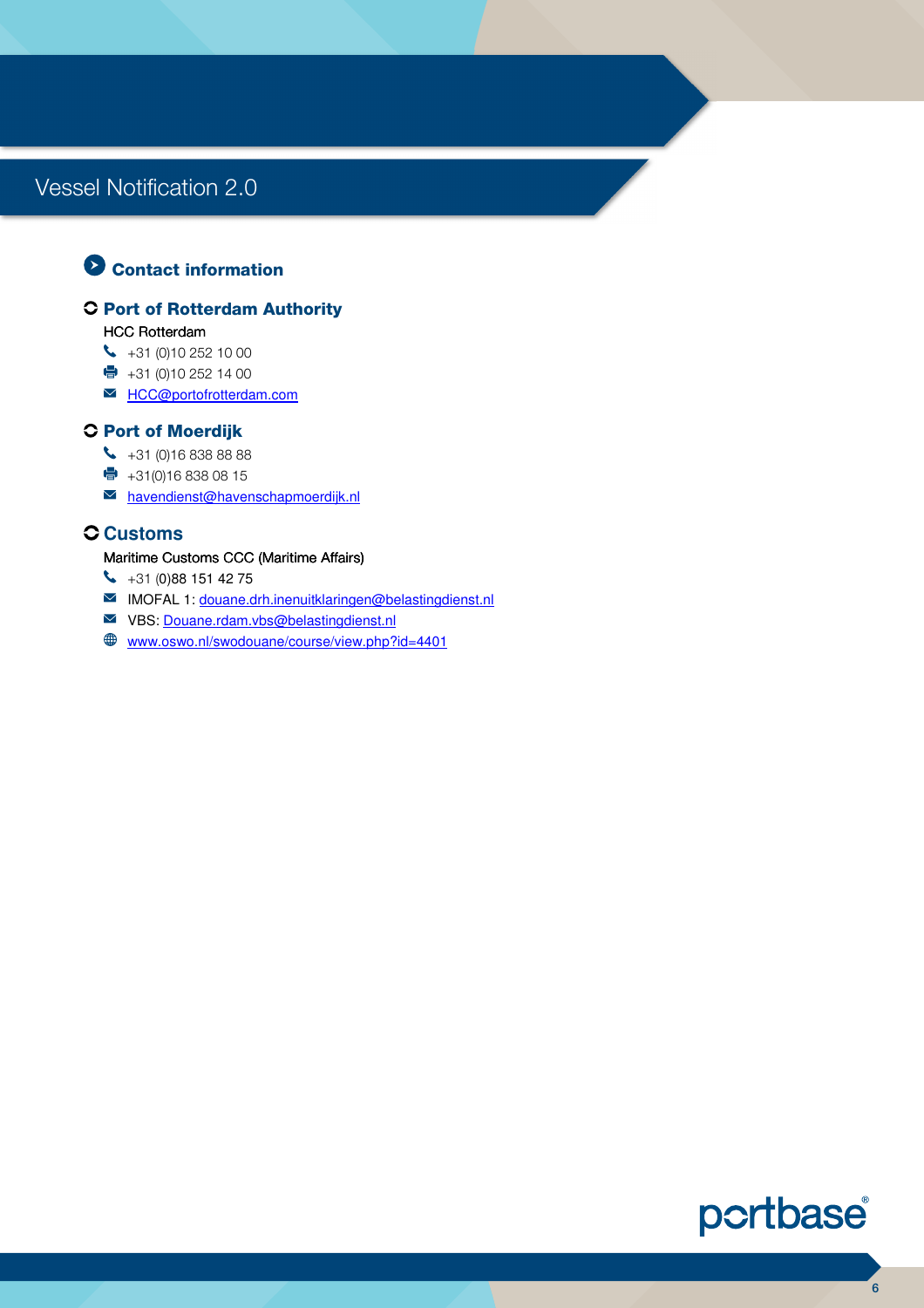#### Appendix 1 Fax form for the Port of Rotterdam Authority – 24-hour pre-notification (8 hours in advance)

| Back-up procedures               |         | 24-hour pre-notification of vessel (8 hours<br>in advance) |
|----------------------------------|---------|------------------------------------------------------------|
| Fax to: +31 (0)10 252 14 00      |         |                                                            |
| attn. HCC                        | Details | Particulars                                                |
|                                  |         |                                                            |
| Name of vessel                   |         |                                                            |
| Call letters                     |         |                                                            |
| Lloyd's number                   |         |                                                            |
| Length                           |         |                                                            |
|                                  |         |                                                            |
| Origin                           |         |                                                            |
| <b>ETA</b>                       |         |                                                            |
| Agent's draught                  |         |                                                            |
| Cargo                            |         |                                                            |
| Destination                      |         |                                                            |
| Destination - details            |         |                                                            |
| Bollards (from - to)             |         |                                                            |
| Pilot                            |         |                                                            |
| Rowers - company                 |         |                                                            |
| Rowers - details                 |         |                                                            |
| Tug service - company            |         |                                                            |
| Tug service - quantity           |         |                                                            |
| Tug service - details            |         |                                                            |
| Agent                            |         |                                                            |
| Water clerk                      |         |                                                            |
| Particulars (VVV, if applicable) |         |                                                            |
| Subject to the ISPS code         |         | yes/no                                                     |
| Valid ISSC                       |         | yes/no                                                     |
| Level                            |         | 1, $2$ or $3$                                              |

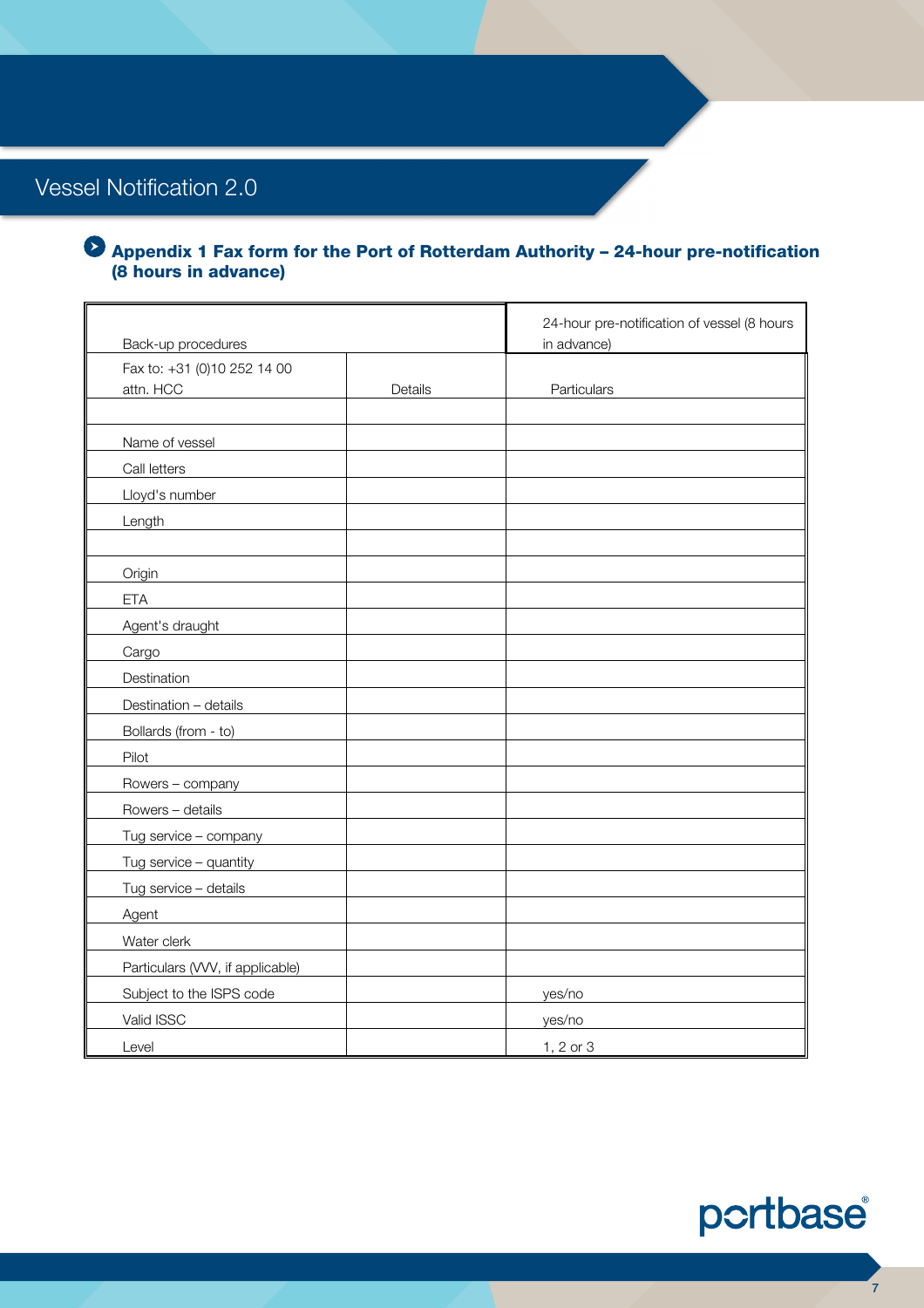### Appendix 2 ISPS form 1/3

#### Particulars of the ship and contact details IMO number Name of ship Port of registry Flag State Type of vessel Call Sign Gross Tonnage | Inmarsat call numbers (if available) Name of Company CSO name & 24-hour contact details Port of arrival **Rotterdam Port facility of arrival (if known)** Port and port facility information Expected date and time of arrival of the ship in port (ETA) (B/4.39.3 ISPS Code Primary purpose of call Information required by SOLAS regulation XI-2/9.2.1 Does the ship have a valid International Ship Security Certificate (ISSC)? (XI-2 / 9.2.1.1) **YES IISSC NO -** why not? **Issued by** (name of Administration or RSO) **Expiry date**  (dd/mm/yyyy) Does the ship have an approved SSP on board? **YES NO** Security Level at which the ship is currently operating? (XI-2 / 9.2.1.2) **Security Level 1 Security Level 2 Security Level 3**  Location of ship at the time this report is made (B/4.39.2 ISPS Code) See Date/Time/Place of completion of report List the last ten calls at port facilities in chronological order (most recent call first): (XI-2/9.2.1.3) **No. Date from** (dd/mm/yyyy) **Date to** (dd/mm/yyyy) Port **Country** UNLOCODE (if available) **Port facility Security Level**  1 2 3 4 5

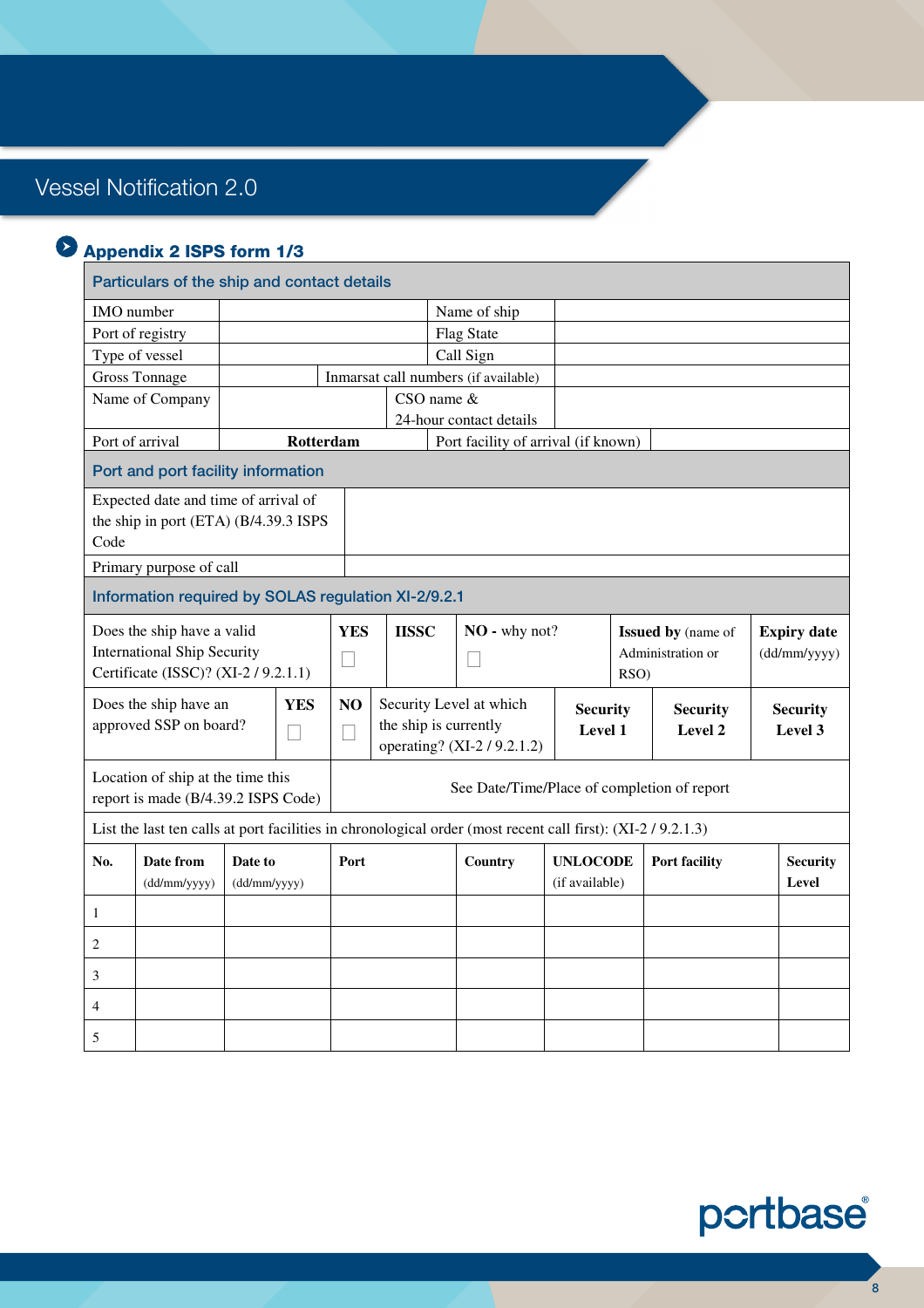| 6                |                                                                                            |                                                                                                                                                                                                                                                             |  |            |                |
|------------------|--------------------------------------------------------------------------------------------|-------------------------------------------------------------------------------------------------------------------------------------------------------------------------------------------------------------------------------------------------------------|--|------------|----------------|
| 7                |                                                                                            |                                                                                                                                                                                                                                                             |  |            |                |
| 8                |                                                                                            |                                                                                                                                                                                                                                                             |  |            |                |
| 9                |                                                                                            |                                                                                                                                                                                                                                                             |  |            |                |
| 10               |                                                                                            |                                                                                                                                                                                                                                                             |  |            |                |
| $(XI-2/9.2.1.4)$ |                                                                                            | Did the ship take any special or additional security measures, beyond those in the approved SSP?<br>If the answer is YES, indicate below the special or additional security measures taken by the ship.                                                     |  | <b>YES</b> | N <sub>O</sub> |
| No.              |                                                                                            | Special or additional security measures taken by the ship                                                                                                                                                                                                   |  |            |                |
| (as above)       |                                                                                            |                                                                                                                                                                                                                                                             |  |            |                |
| $\mathbf{1}$     |                                                                                            |                                                                                                                                                                                                                                                             |  |            |                |
| $\overline{c}$   |                                                                                            |                                                                                                                                                                                                                                                             |  |            |                |
| 3                |                                                                                            |                                                                                                                                                                                                                                                             |  |            |                |
| $\overline{4}$   |                                                                                            |                                                                                                                                                                                                                                                             |  |            |                |
| 5                |                                                                                            |                                                                                                                                                                                                                                                             |  |            |                |
| 6                |                                                                                            |                                                                                                                                                                                                                                                             |  |            |                |
| $\tau$           |                                                                                            |                                                                                                                                                                                                                                                             |  |            |                |
| 8                |                                                                                            |                                                                                                                                                                                                                                                             |  |            |                |
| 9                |                                                                                            |                                                                                                                                                                                                                                                             |  |            |                |
| 10               |                                                                                            |                                                                                                                                                                                                                                                             |  |            |                |
|                  | total number of ship-to-ship activities:                                                   | List the ship-to-ship activities, in chronological order (most recent first), which have been carried out during the period<br>of the last ten calls at port facilities listed above. Expand table below or continue on separate page if necessary - insert |  |            |                |
|                  | these ship-to-ship activities? (XI-2/9.2.1.5)                                              | Have the ship security procedures specified in the approved SSP been maintained during each of                                                                                                                                                              |  | <b>YES</b> | NO.            |
|                  | If NO, provide details of the security measures applied in lieu in the final column below. |                                                                                                                                                                                                                                                             |  |            |                |

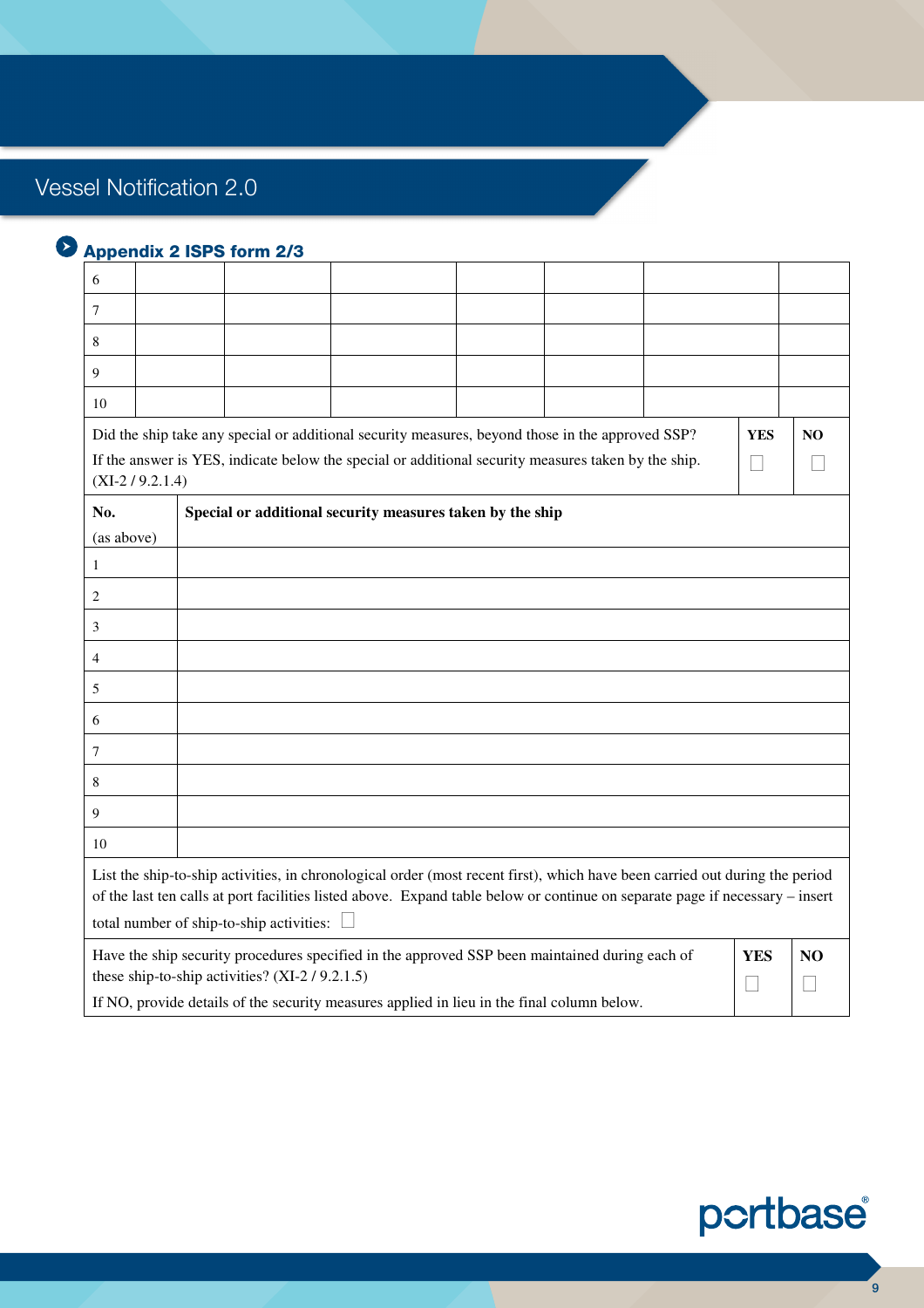| No.                                                                                       | Date from<br>(dd/mm/yyyy)                                   | Date to<br>(dd/mm/yyyy)                                                                                            | <b>Location or</b><br>Longitude and<br>Latitude |       |            |                                                                                                     | Ship-to-ship activity              |                                                    | Security measures applied in lieu                                                     |  |
|-------------------------------------------------------------------------------------------|-------------------------------------------------------------|--------------------------------------------------------------------------------------------------------------------|-------------------------------------------------|-------|------------|-----------------------------------------------------------------------------------------------------|------------------------------------|----------------------------------------------------|---------------------------------------------------------------------------------------|--|
| 1                                                                                         |                                                             |                                                                                                                    |                                                 |       |            |                                                                                                     |                                    |                                                    |                                                                                       |  |
| 2                                                                                         |                                                             |                                                                                                                    |                                                 |       |            |                                                                                                     |                                    |                                                    |                                                                                       |  |
| 3                                                                                         |                                                             |                                                                                                                    |                                                 |       |            |                                                                                                     |                                    |                                                    |                                                                                       |  |
| $\overline{4}$                                                                            |                                                             |                                                                                                                    |                                                 |       |            |                                                                                                     |                                    |                                                    |                                                                                       |  |
| 5                                                                                         |                                                             |                                                                                                                    |                                                 |       |            |                                                                                                     |                                    |                                                    |                                                                                       |  |
| 6                                                                                         |                                                             |                                                                                                                    |                                                 |       |            |                                                                                                     |                                    |                                                    |                                                                                       |  |
| $\tau$                                                                                    |                                                             |                                                                                                                    |                                                 |       |            |                                                                                                     |                                    |                                                    |                                                                                       |  |
| 8                                                                                         |                                                             |                                                                                                                    |                                                 |       |            |                                                                                                     |                                    |                                                    |                                                                                       |  |
| 9                                                                                         |                                                             |                                                                                                                    |                                                 |       |            |                                                                                                     |                                    |                                                    |                                                                                       |  |
| 10                                                                                        |                                                             |                                                                                                                    |                                                 |       |            |                                                                                                     |                                    |                                                    |                                                                                       |  |
| General description of the cargo aboard the<br>ship (XI-2 / 9.2.1.6 e B/4.39.5 ISPS Code) |                                                             |                                                                                                                    |                                                 |       |            |                                                                                                     |                                    |                                                    |                                                                                       |  |
|                                                                                           | 6.2, 7 or 8 of the IMDG Code?                               | Is the ship carrying any dangerous substances as cargo<br>covered by any of Classes 1, 2.1, 2.3, 3, 4.1, 5.1, 6.1, |                                                 |       | <b>YES</b> |                                                                                                     | NO.                                | attached                                           | If YES, confirm Dangerous Goods Manifest<br>(IMO FAL Form 7) (or relevant extract) is |  |
|                                                                                           | FAL Form 5)                                                 | Confirm a copy of ship's crew list is attached (I.M.O.<br>(XI-2/9.2.1.6 e B/4.39.4 ISPS Code)                      |                                                 |       | <b>YES</b> | Confirm a copy of the ship's passenger list<br>is attached (XI-2 / 9.2.1.6 e B/4.39.6 ISPS<br>Code) |                                    |                                                    | <b>YES</b>                                                                            |  |
|                                                                                           |                                                             |                                                                                                                    |                                                 |       |            |                                                                                                     | Other security-related information |                                                    |                                                                                       |  |
|                                                                                           | Is there any security-related matter<br>you wish to report? | <b>YES</b>                                                                                                         |                                                 |       |            |                                                                                                     |                                    |                                                    | NO.                                                                                   |  |
|                                                                                           |                                                             |                                                                                                                    | Agent of ship at intended port of arrival       |       |            |                                                                                                     |                                    |                                                    |                                                                                       |  |
| Name:                                                                                     |                                                             |                                                                                                                    |                                                 |       |            |                                                                                                     | <b>Phone:</b>                      |                                                    |                                                                                       |  |
|                                                                                           |                                                             |                                                                                                                    |                                                 |       |            |                                                                                                     |                                    | Identification of person providing the information |                                                                                       |  |
| Title or Position (delete as appropriate):                                                |                                                             |                                                                                                                    |                                                 | Name: |            |                                                                                                     |                                    | Signature:                                         |                                                                                       |  |
|                                                                                           |                                                             |                                                                                                                    |                                                 |       |            |                                                                                                     |                                    |                                                    |                                                                                       |  |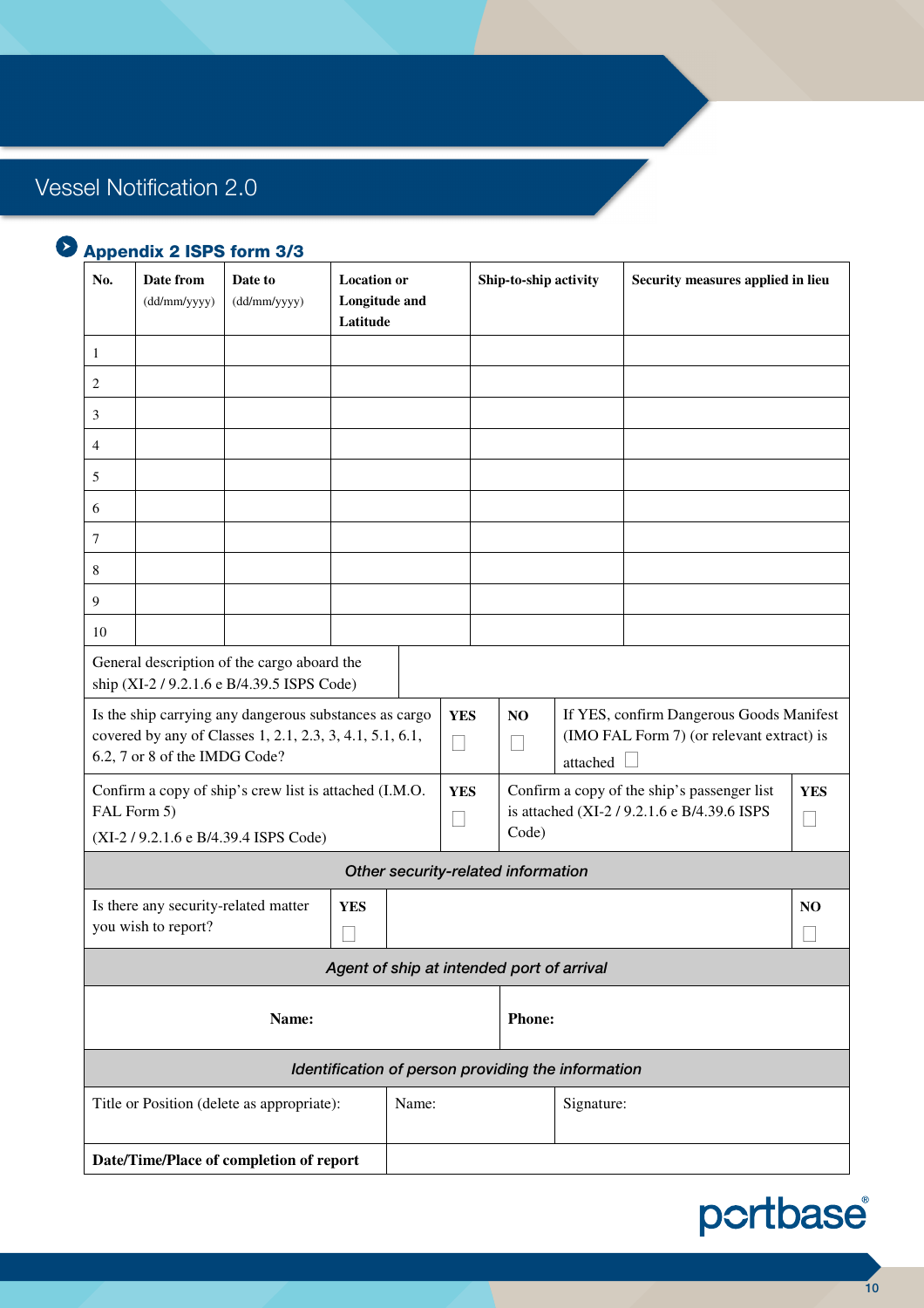## Annex 3 Fax form for Port of Rotterdam Authority: Shift or outgoing movements

| Back-up procedures                       | Notification of out shift/outgoing<br>movement |
|------------------------------------------|------------------------------------------------|
| Fax to: +31 (0)10 252 14 00<br>attn. HCC |                                                |
| Details                                  | Particulars                                    |
| Name of vessel                           |                                                |
| Call letters                             |                                                |
| Lloyd's number                           |                                                |
| Length                                   |                                                |
|                                          |                                                |
| <b>ETD</b>                               |                                                |
| Agent's draught                          |                                                |
| Cargo                                    |                                                |
| Origin                                   |                                                |
| Destination                              |                                                |
| Destination - details                    |                                                |
| Bollards (from - to)                     |                                                |
| Pilot                                    |                                                |
| Rowers - company                         |                                                |
| Rowers - at departure                    |                                                |
| Rowers - at arrival                      |                                                |
| Tug service - company                    |                                                |
| Tug service - quantity at                |                                                |
| departure                                |                                                |
| Tug service - quantity at arrival        |                                                |
| Agent                                    |                                                |
| Water clerk                              |                                                |
| Particulars (VVV, if applicable)         |                                                |